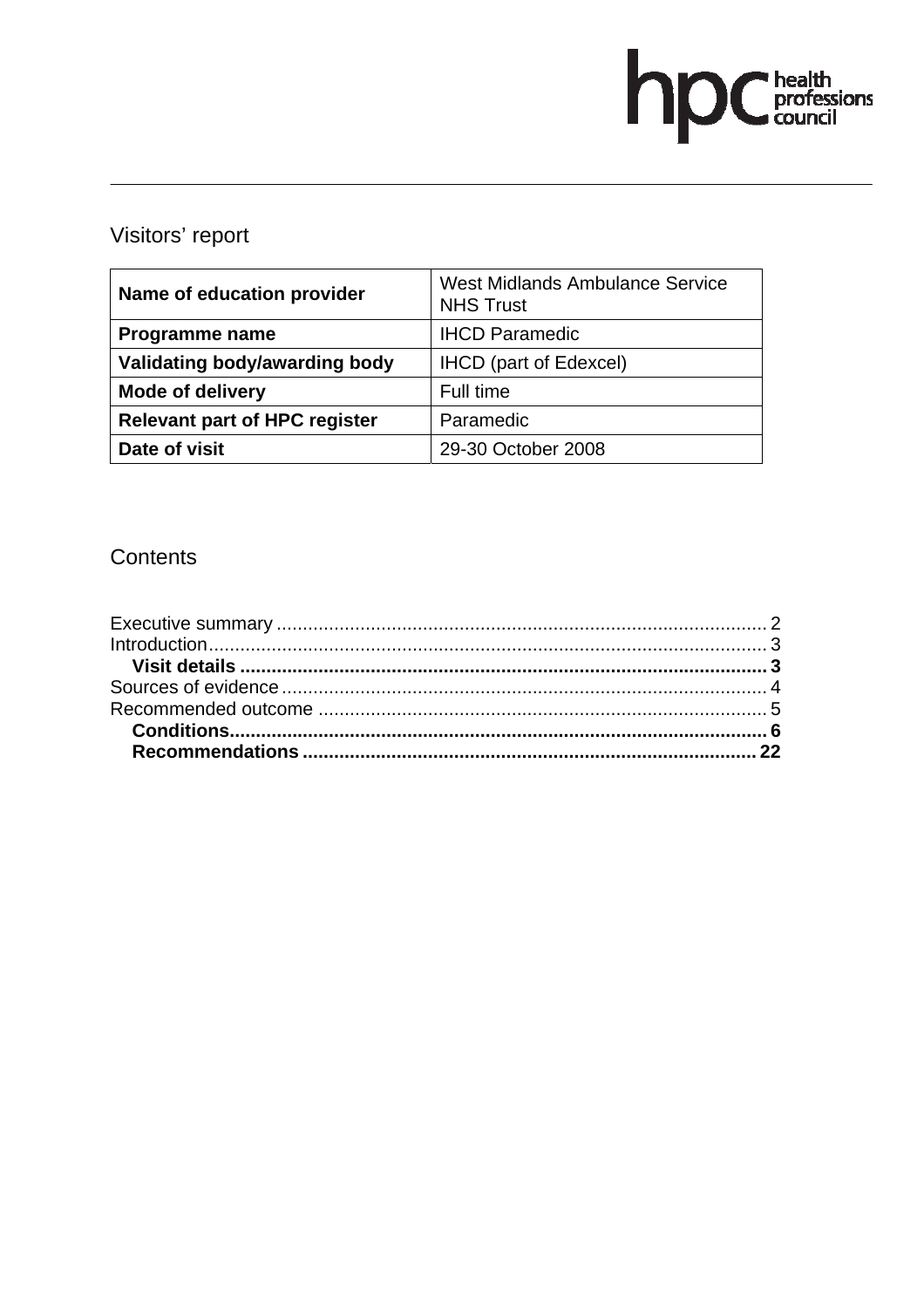# Executive summary

The Health Professions Council (HPC) approve educational programmes in the UK which health professionals must complete before they can apply to be registered with us. The HPC is a health regulator and our main aim is to protect the public. The HPC currently regulates 13 professions. All of these professions have at least one professional title which is protected by law. This means that anyone using the title 'Paramedic' must be registered with us. The HPC keep a register of health professionals who meet our standards for their training, professional skills, behaviour and health.

The visitors' report which follows outlines the recommended outcome made by the visitors on the ongoing approval of the programme. The education provider has until 30 December 2008 to provide observations on this report. This is independent of meeting any conditions. The report and any observations received will be considered by the Education and Training Committee on 2 February 2009. At this meeting, the Committee will accept the visitors' recommended outcome, including the conditions. If necessary, the Committee may decide to vary the conditions.

The education provider is due to redraft and resubmit documentary evidence in response to the conditions outlined in this report by 1 October 2009. The visitors will consider this response and make a separate recommendation to the Education and Training Committee on the ongoing approval of the programme. It is anticipated that this recommendation will be made to the Education and Training Committee on 2 February 2010.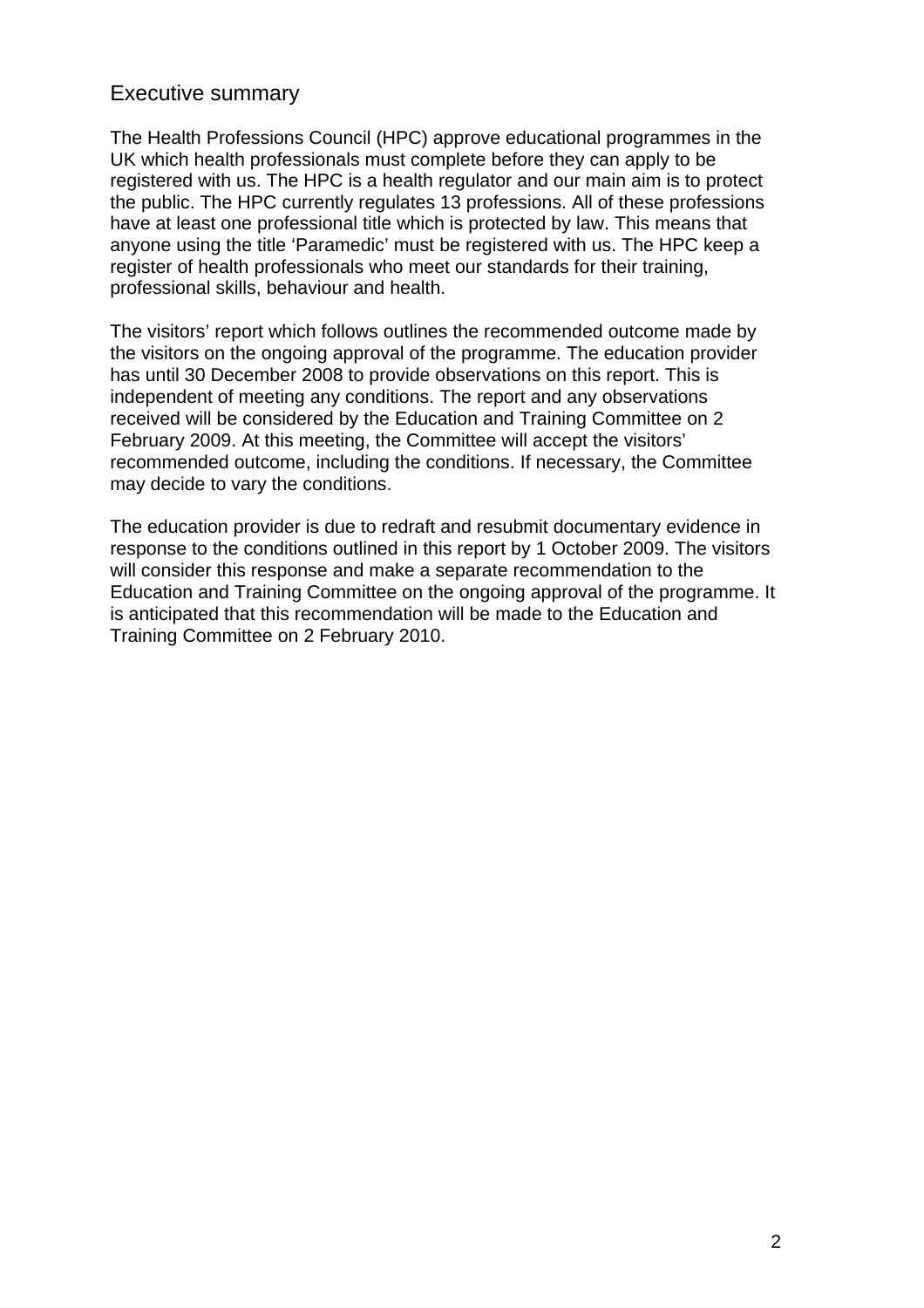# Introduction

The HPC visited the programme at the education provider as it was an approved programme which had not been approved since the publication of the QAA subject benchmark statements. This visit assessed the programme against the standards of education and training (SETs) and considered whether those who complete the programme meet the standards of proficiency (SOPs) for their part of the Register.

This visit was an HPC only visit. The education provider and validating/awarding body did not validate or review the programme at the visit and the professional body did not consider their accreditation of the programme. The education provider supplied an independent chair and secretary for the visit.

# **Visit details**

| Name of HPC visitors and profession                        | Mr Bob Fellows (Paramedic)<br>Mr Paul Bates (Paramedic)                        |
|------------------------------------------------------------|--------------------------------------------------------------------------------|
|                                                            | Ms Linda Mutema (Radiographer)                                                 |
| HPC executive officer(s) (in attendance)                   | Miss Elisa Simeoni                                                             |
| Proposed student numbers                                   | 15                                                                             |
| Initial approval                                           | September 2000                                                                 |
| Effective date that programme approval<br>reconfirmed from | 5 April 2010                                                                   |
| Chair                                                      | Ms Gill Bennett (West Midlands<br><b>Ambulance Service NHS Trust)</b>          |
| Secretary                                                  | Ms Elizabeth Williams (West<br><b>Midlands Ambulance Service NHS</b><br>Trust) |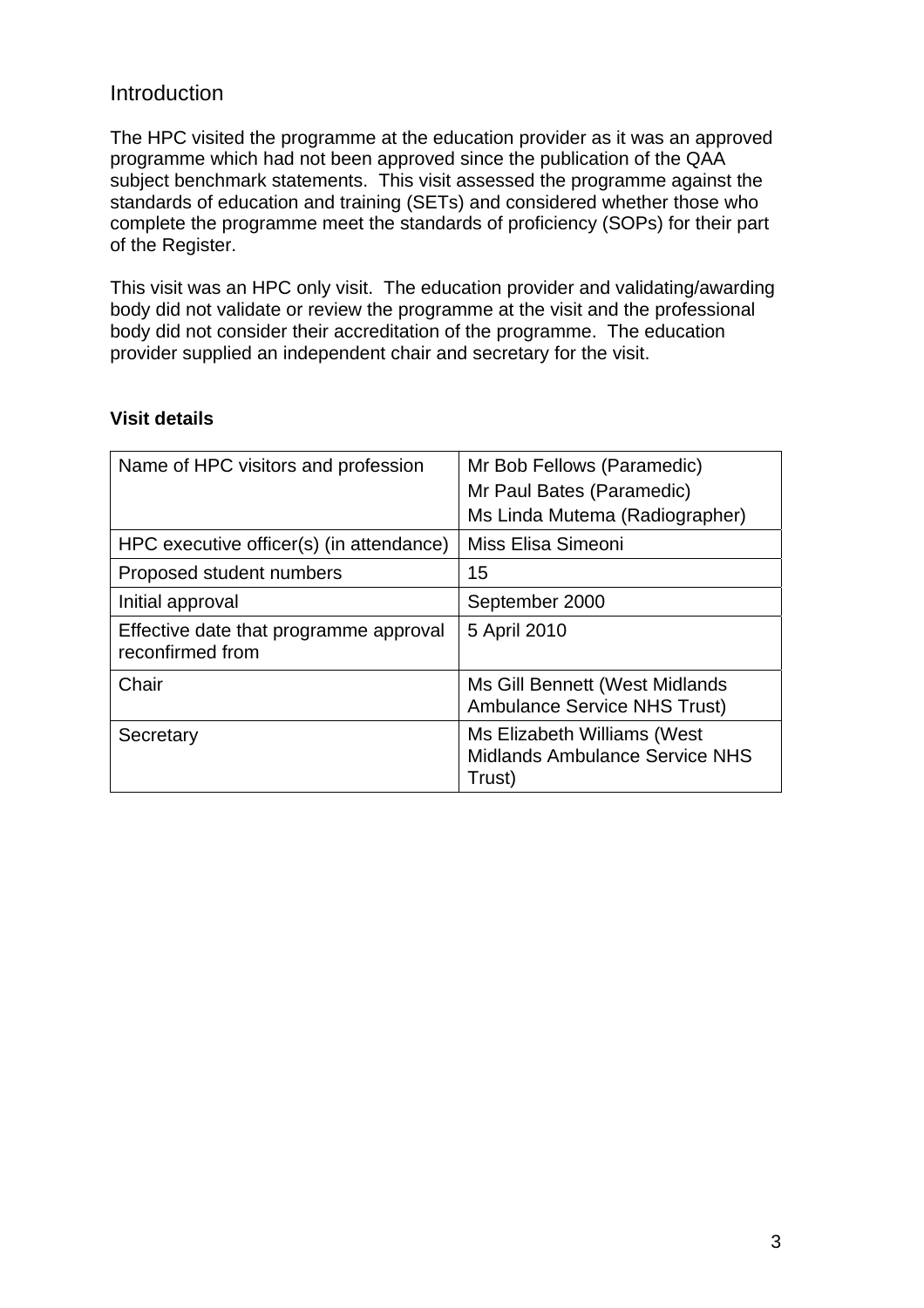# Sources of evidence

Prior to the visit the HPC reviewed the documentation detailed below, sent by the education provider.

|                                                                                       | Yes | <b>No</b> | N/A |
|---------------------------------------------------------------------------------------|-----|-----------|-----|
| Programme specification                                                               |     |           |     |
| Descriptions of the modules                                                           |     |           |     |
| Mapping document providing evidence of how the<br>education provider has met the SETs |     |           |     |
| Mapping document providing evidence of how the<br>education provider has met the SOPs |     |           |     |
| Practice placement handbook                                                           |     |           |     |
| Student handbook                                                                      |     |           |     |
| Curriculum vitae for relevant staff                                                   |     |           |     |
| External examiners' reports from the last two years                                   |     |           |     |
| Edexcel – IHCD qualification reports from the last two<br>years                       |     |           |     |
| Generic information from IHCD/Edexcel                                                 |     |           |     |

The HPC did not review a practice placement handbook prior to the visit as a separate practice placement handbook has not been produced but information relating to practice placements was included in the documentation.

The HPC did not review a student handbook prior to the visit as a separate student handbook has not been produced but information intended to students about the programme was included in the documentation.

The HPC did not review the external examiners' report from the last two years prior to the visit as these documents do not exist but the Edexcel – IHCD qualification report from the last two years were provided.

During the visit the HPC saw the following groups or facilities;

|                                                                                                  | Yes | N <sub>0</sub> | N/A |
|--------------------------------------------------------------------------------------------------|-----|----------------|-----|
| Senior managers of the education provider with<br>responsibility for resources for the programme |     |                |     |
| Programme team                                                                                   |     |                |     |
| Placements providers and educators/mentors                                                       |     |                |     |
| <b>Students</b>                                                                                  |     |                |     |
| Learning resources                                                                               |     |                |     |
| Specialist teaching accommodation (e.g. specialist<br>laboratories and teaching rooms)           |     |                |     |

The HPC met also with a student from Yorkshire Ambulance Service as the facilities of West Midlands Ambulance Service are used in some cases also by students from Yorkshire Ambulance Service.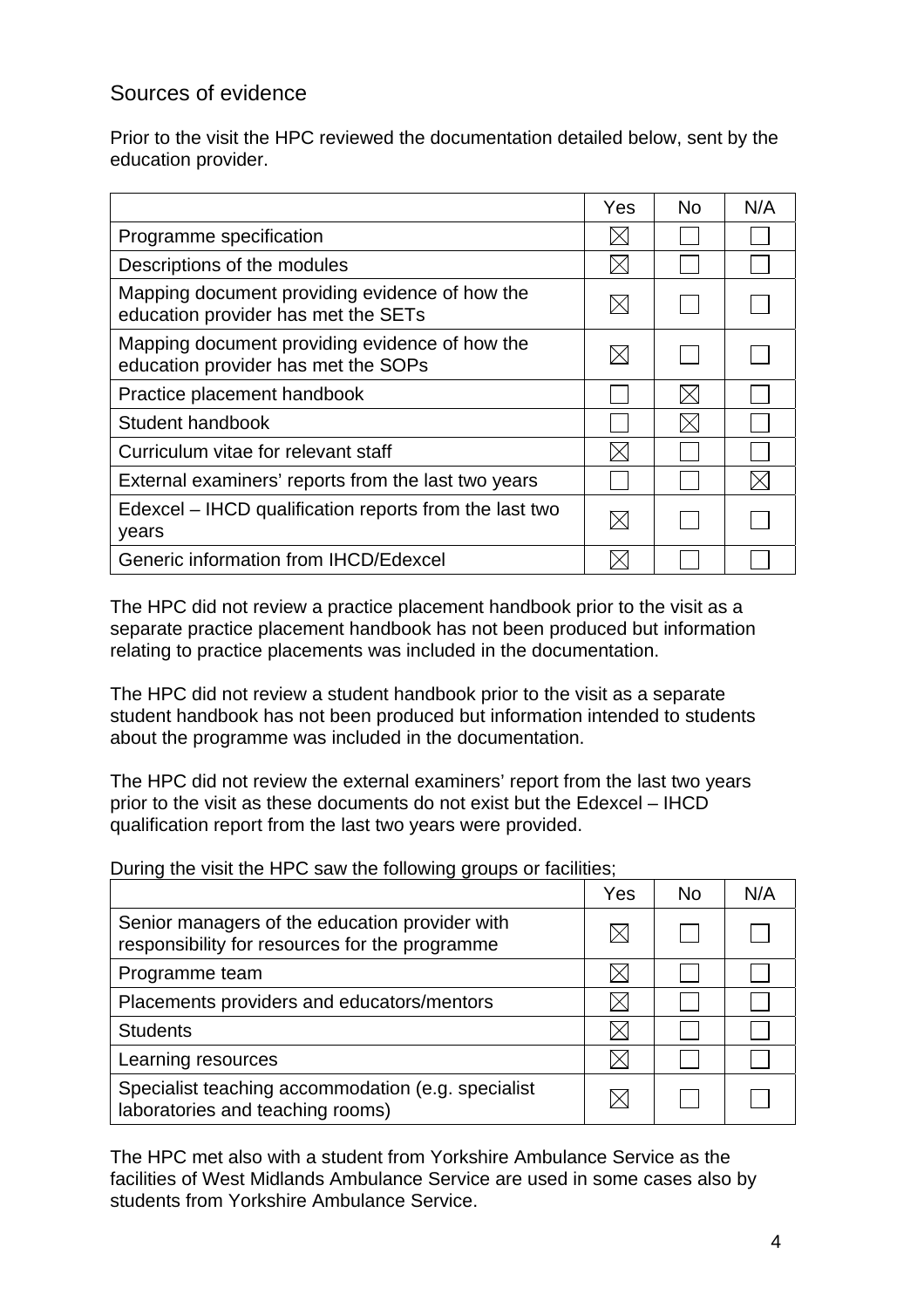# Recommended outcome

To recommend a programme for ongoing approval, the visitors must be assured that the programme meets all of the standards of education and training (SETs) and that those who complete the programme meet our standards of proficiency (SOPs) for their part of the Register.

The visitors agreed to recommend to the Education and Training Committee that a number of conditions are set on the programme, all of which must be met before the programme can be approved.

The visitors agreed that 22 of the SETs have been met and that conditions should be set on the remaining 41 SETs.

Conditions are requirements that the education provider must meet before the programme can be recommended for ongoing approval. Conditions are set when certain standards of education and training have not been met or there is insufficient evidence of the standard being met.

The visitors agreed that the education provider may wish to discuss some of these conditions with the validating/awarding body before attempting to respond to the conditions.

The visitors have also made a recommendation for the programme. Recommendations are observations on the programme or education provider which do not need to be met before the programme is recommended for ongoing approval. Recommendations are normally set to encourage further enhancements to the programme and are normally set when it is felt that the particular standard of education and training has been met at, or just above the threshold level.

The visitors did not make any commendations on the programme. Commendations are observations of innovative best practice by a programme or education provider.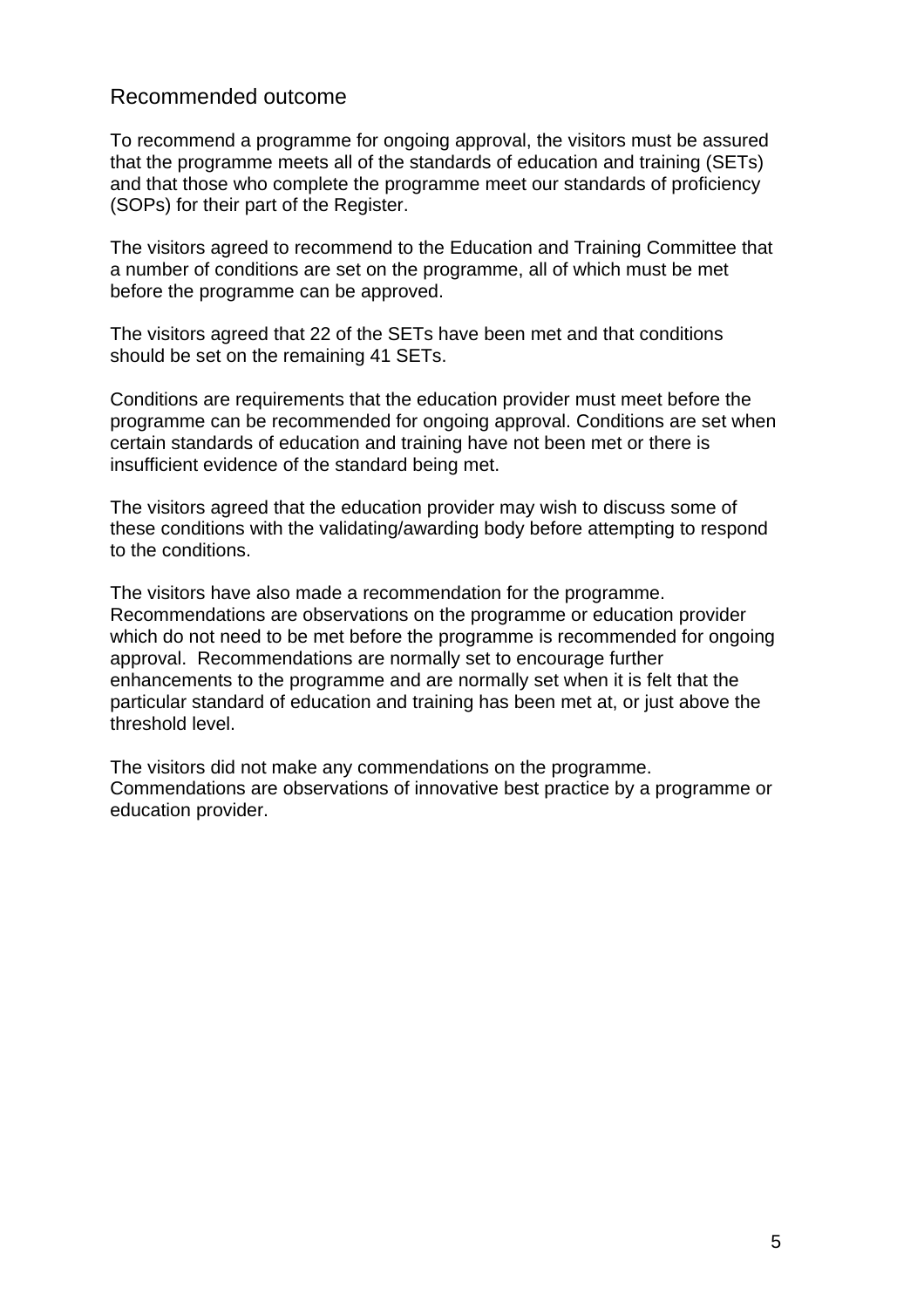# **Conditions**

# **2.1 The admissions procedures must give both the applicant and the education provider the information they require to make an informed choice about whether to make or take up the offer of a place on a programme.**

**Condition:** The education provider must review the programme documentation for the programme to follow the guidance provided in the HPC "Regulatory status advertising protocol for education providers".

**Reason:** From the documentation submitted, it was clear that the programme documentation did not fully comply with the advertising guidance issued by HPC. Therefore, the visitors wish the documentation to be amended in order to be accurate and up-to-date, in particular "state registration" is used as a term in the documentation and does not reflect the independence of the HPC or its performance of its regulatory function through protection of title. Moreover, the current wording in some documents could be misleading and leave people with the impression that HPC registration is an automatic entitlement at the end of the programme. Therefore, the programme documentation must be amended to clearly state that successful completion of the programme will lead to eligibility to apply for registration with the Health Professions Council.

# **2.1 The admissions procedures must give both the applicant and the education provider the information they require to make an informed choice about whether to make or take up the offer of a place on a programme.**

**Condition:** The education provider must provide evidence of advertising material given to potential applicants.

**Reason:** In the documentation submitted and in discussions with the programme team and students, it was clear that clear information was not made available to potential applicants. Therefore, the visitors wish to see evidence of advertising material giving all potential applicants the information they require to make an informed choice about whether to make or take up the offer of a place on a programme.

**2.1 The admissions procedures must give both the applicant and the education provider the information they require to make an informed choice about whether to make or take up the offer of a place on a programme.** 

**Condition:** The documentation must be updated to clearly reflect the name of the education provider, West Midlands Ambulance Service NHS Trust.

**Reason:** In some of the documents, there were references made to Staffordshire Ambulance Service NHS Trust. Since the Trusts have merged, the visitors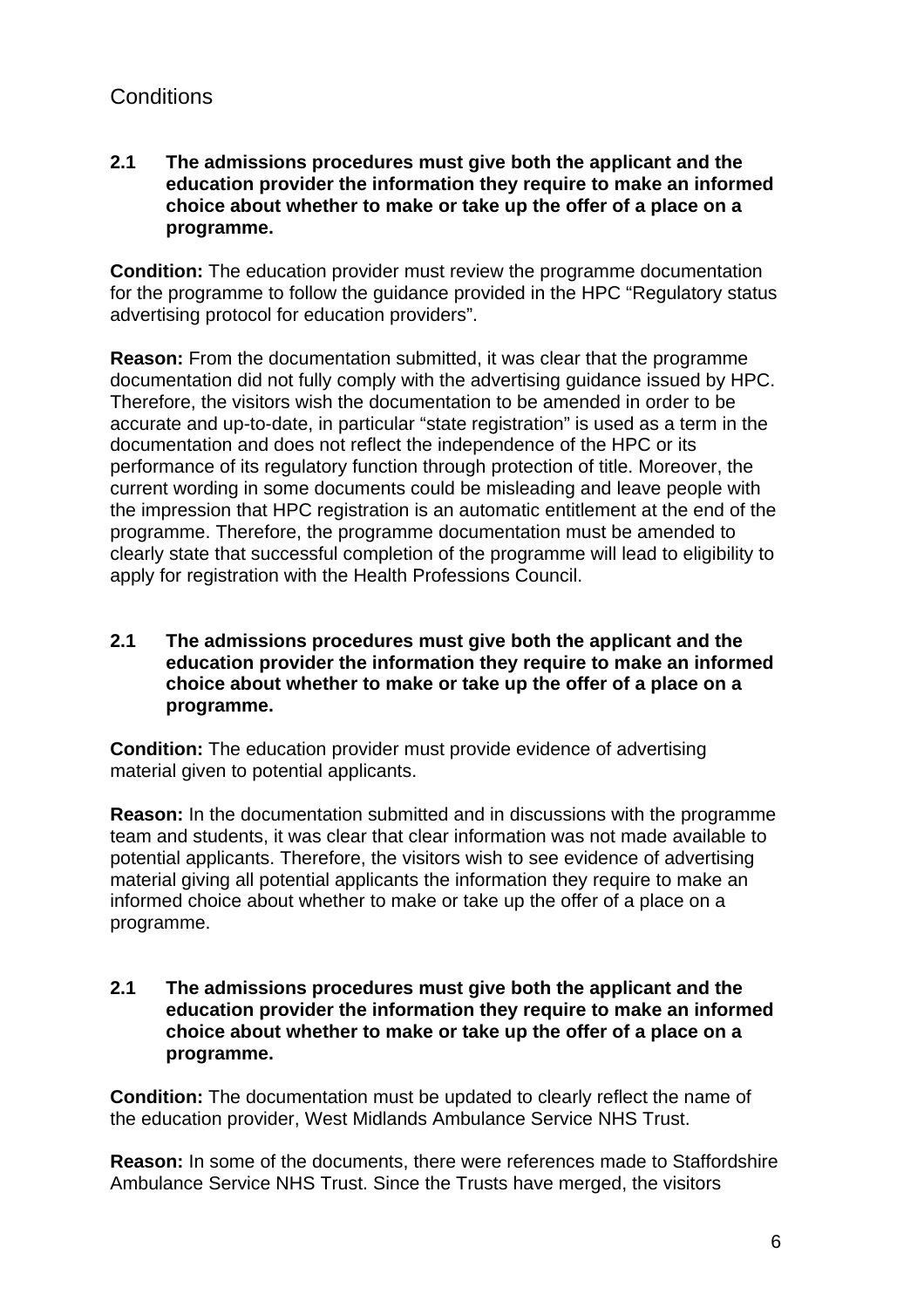considered that documentation must be updated to only refer to West Midlands Ambulance Service NHS Trust.

# **2.2.1 The admissions procedures must apply selection and entry criteria, including evidence of a good command of written and spoken English.**

**Condition:** The education provider must review the programme documentation to make explicit how evidence of spoken English is established in the selection process for all candidates.

**Reason:** In the documentation provided, there was no reference made to the International English Learning Testing System (IELTS) level required for applicants whose first language is not English. Therefore the education provider must include this information in the documentation in order to make this requirement clear to all international applicants.

# **2.2.2 The admissions procedures must apply selection and entry criteria, including criminal convictions checks.**

**Condition:** The education provider must review the admissions procedures to ensure that enhanced criminal convictions checks have been completed by all students by the point of registration onto the programme.

**Reason:** In discussions with the programme team and students, it was clear that students do not systematically undertake criminal convictions checks at the point of registration onto the programme. Therefore, the education provider must provide evidence that enhanced criminal convictions checks are systematically undertaken on all students, including those who already work at West Midlands Ambulance Service NHS Trust, at the point of registration onto the programme.

# **2.2.3 The admissions procedures must apply selection and entry criteria, including compliance with any health requirements.**

**Condition:** The education provider must detail the health requirements necessary for entry on to the programme and demonstrate that information on these requirements is supplied to applicants.

**Reason:** From the documentation submitted by the education provider, the visitors could not fully determine the health requirements criteria and how this information is communicated to prospective applicants to the programme. The visitors need to see evidence of the policy applied and how this information is clearly conveyed to applicants in order to ensure that this standard is being met.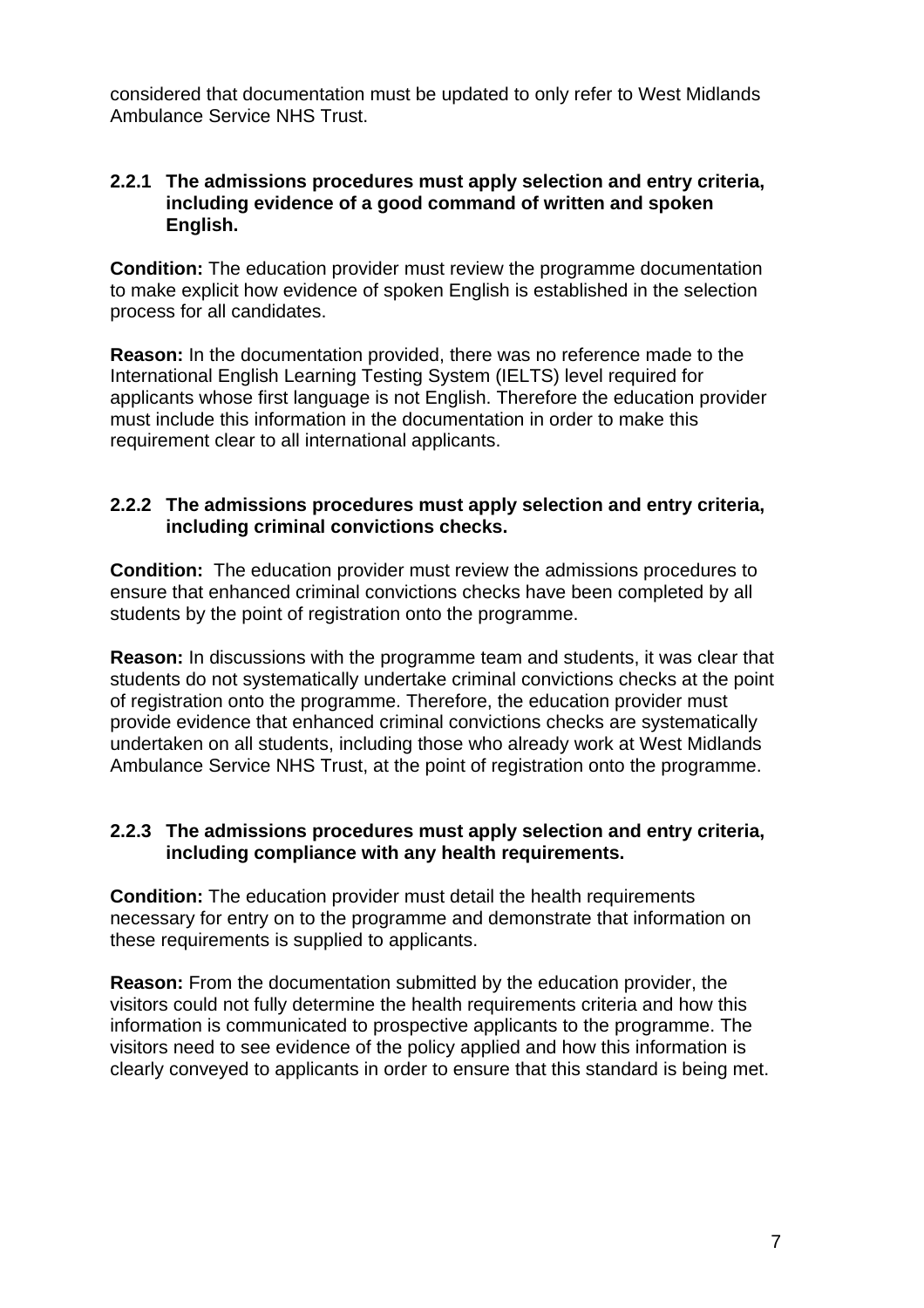# **2.2.5 The admissions procedures must apply selection and entry criteria, including Accreditation of Prior Learning and other inclusion mechanisms.**

**Condition:** The education provider must clarify the accreditation of prior (experiential) learning policy.

**Reason:** In the documentation submitted, the accreditation of prior (experiential) learning policy was not clear. Therefore the visitors wish that the education provider must clarify this policy in order to be assured that academic and/or professional entry standards are appropriate and that all prospective students who are eligible for AP(E)L are able to meet the standards of proficiency for Paramedics when they successfully complete the programme.

# **3.1 The programme must have a secure place in the education provider's business plan.**

**Condition:** The education provider must provide clarification about the current and future business development plans for the training centres that will be involved in the delivery of the programme.

**Reason:** Information about the various training centres was provided in the documentation submitted prior to the visit and more information was provided at the visit during the tour of facilities. The visitors were told during the visit that changes that may occur could affect the future of some of the training centres. Therefore the visitors need to have more information about the current and future plans for the training centres to be assured this standard is being met.

# **3.3 There must be a named programme leader who has overall responsibility for the programme and who should be either on the relevant part of the HPC register or otherwise appropriately qualified and experienced.**

**Condition:** The education provider must clarify the names of the programme leaders for each training centre and provide their CVs.

**Reason:** During the visit it appeared that there were a number of programme leaders as there were various training centres. As the information provided in the documentation and at the visit was not clear, the visitors wish to be assured that each programme leader is either on the relevant part of the HPC register or otherwise appropriately qualified and experienced and therefore wish to review their CVs.

# **3.4 There must be an adequate number of appropriately qualified and experienced staff in place to deliver an effective programme.**

**Condition:** The education provider must provide clearer information about the staff in place to deliver the programme in the various training centres.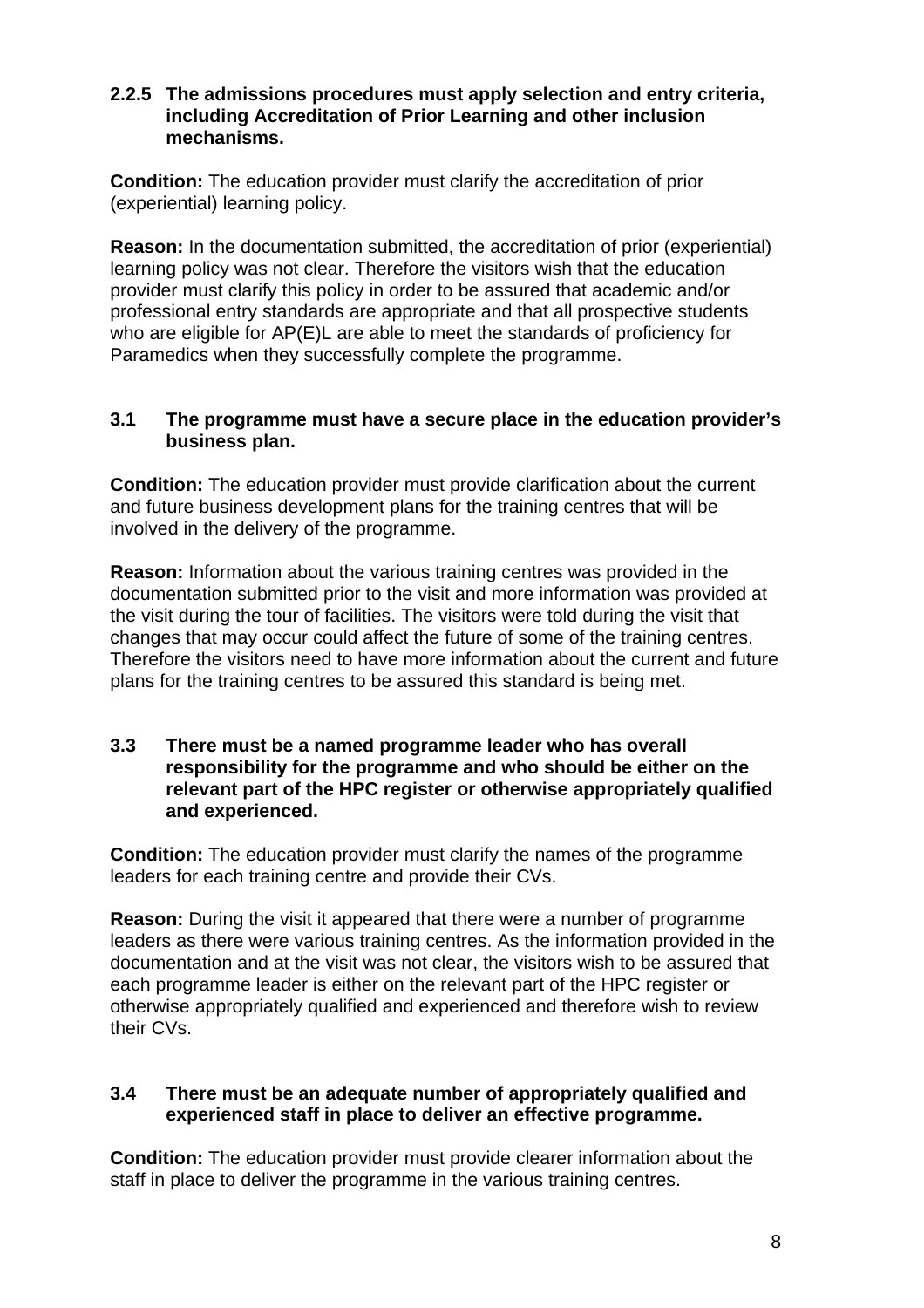**Reason:** In the documentation provided and in discussions with the programme and senior teams at the visit, the number and qualifications of staff in place to deliver the IHCD Paramedic programme, including staff who will deliver the new modules J and K, was not clear to the visitors. Therefore the visitors need clearer information about the staff in place at each training centre to be assured that the number and qualifications of staff are adequate to deliver an effective programme.

# **3.5 Subject areas must be taught by staff with relevant specialist expertise and knowledge.**

**Condition:** The education provider must review their programme documentation to demonstrate the process in place that ensures that all staff are appropriately qualified to deliver the programme.

**Reason:** In the documentation provided and in discussions with the programme and senior teams at the visit, the specialist expertise and knowledge of staff in place to deliver the programme, including staff who will deliver the new modules J and K, was not clear to the visitors. Therefore the visitors need clearer information about the staff in place at each training centre and at the associated higher education institutions supporting the West Midlands Ambulance Service NHS Trust to be assured that the subject areas are taught by staff with relevant specialist expertise and knowledge.

# **3.7 The resources to support student learning in all settings must be used effectively.**

**Condition:** The education provider must provide evidence that the resources to support student learning in all settings are used effectively.

**Reason:** Although some information about the use of the resources was communicated to the visitors in the documentation and at the visit during the tour of facilities, the visitors need to see more evidence about the following elements to be assured this standard is being met. The visitors wish to see the following:

- evidence of a student handbook embracing both the IHCD elements and the modules J and K as none was provided in the documentation submitted prior to the visit;
- module quide to be updated to include modules J and K;
- learning resources to support the new modules, ie library books;
- an action plan in relation to IT updates;
- details of all resources relating to the new modules J and K; and
- evidence of consistency of the use of resources at all training centres.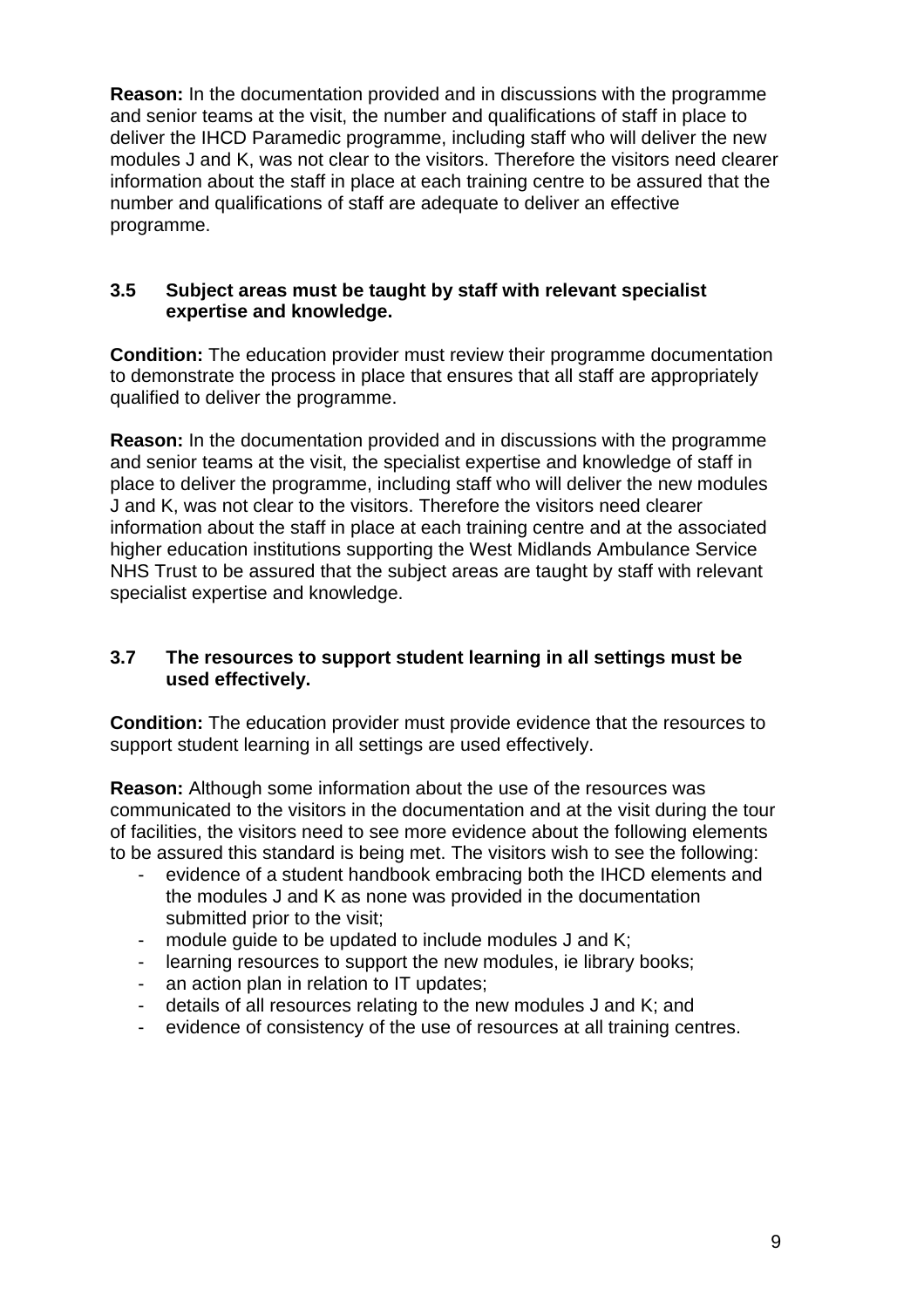## **3.12 The resources provided, both on and off site, must adequately support the required learning and teaching activities of the programme.**

**Condition:** The education provider must clarify the accessibility of the resources to students both on and off site and provide evidence that this information is clearly communicated to the students.

**Reason:** In the documentation submitted and in discussion with the students, it was not clear how the resources were accessible to students both on and off site, and students were unclear about the resources in place. Therefore the visitors need to see more information about the accessibility of the resources to students at all of the training centres and want to see evidence that the information is clearly communicated to students.

# **3.13 The learning resources, including the stock of periodicals and subject books, and IT facilities, including internet access, must be appropriate to the curriculum and must be readily available to students and staff.**

**Condition:** The education provider must provide evidence of the review of the learning resources in line with the inclusion in the programme of the 2 new modules J and K.

**Reason:** The documentation submitted prior to the visit and the tour of facilities provided information about the learning resources. The visitors considered that the learning resources were not sufficient with the inclusion in the programme of the new modules J and K. Therefore the visitors wish to see evidence for all training centres of a wider range of books, for example health and social care related books and not only clinical/ambulance books, and wish to see evidence of how books are readily available to students and staff, including out of normal office hours.

# **4.1 The learning outcomes must ensure that those who successfully complete the programme meet the Standards of Proficiency for their part of the Register.**

**Condition:** The programme team must revisit the learning outcomes for the programme modules to clearly reflect the following standards of proficiency and demonstrate how these learning outcomes are addressed and assessed:

# **1a.1 Registrant paramedics must be able to practise within the legal and ethical boundaries of their profession**

- understand the need to act in the best interest of service users at all times
- understand what is required of them by the Health Professions Council
- understand the need to respect, and so far as possible uphold, the rights, dignity, values and autonomy of every service user including their role in the diagnostic and therapeutic process and in maintaining health and well being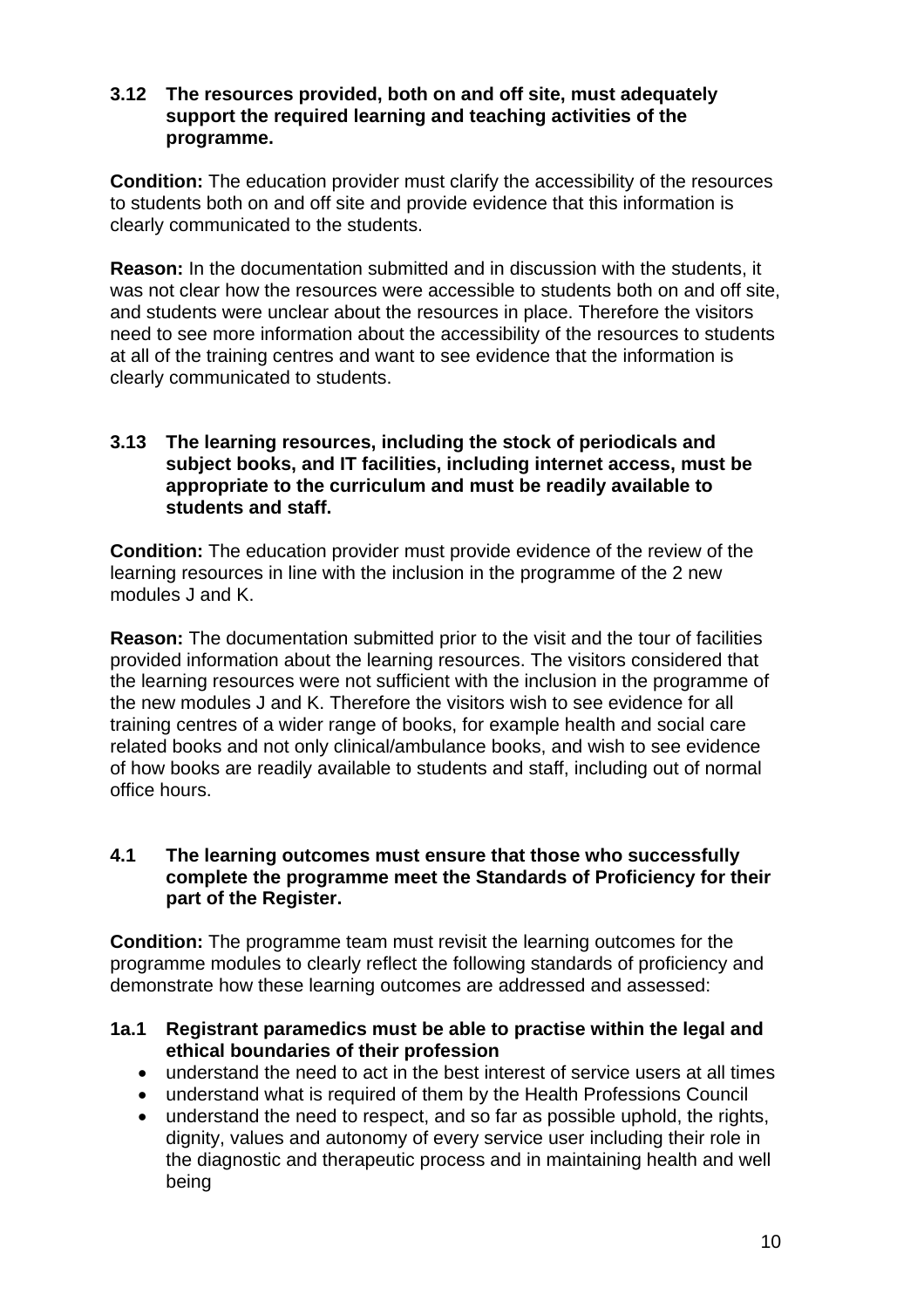- be aware of current UK legislation applicable to the work of their profession
- **1a.2 Registrant paramedics must be able to practise in a nondiscriminatory manner**
- **1a.8 Registrants paramedics must understand the obligation to maintain fitness to practise** 
	- understand the need to practise safely and effectively within their scope of practice
	- understand the importance of maintaining their own health
- **1b.3 Registrant paramedics must be able to demonstrate effective and appropriate skills in communicating information, advice, instruction and professional opinion to colleagues, service users, their relatives and carers** 
	- be able to communicate in English to the standard equivalent to level 7 of the International English Language Testing System, with no element below 6.5
	- understand how communications skills affect the assessment of service users and how the means of communication should be modified to address and take account of factors such as age, physical ability and learning ability
	- be able to select, move between and use appropriate forms of verbal and non-verbal communication with service users and others
	- be aware of the characteristics and consequences of non-verbal communication and how this can be affected by culture, age, ethnicity, gender, religious beliefs and socio-economic status

# **2b.1 Registrant paramedics must be able to use research, reasoning and problem-solving skills to determine appropriate actions**

- recognise the value of research to the critical evaluation of practice
- be able to engage in evidence-based practice, evaluate practice systematically and participate in audit procedures
- be aware of a range of research methodologies
- be able to evaluate research and other evidence to inform their own practice
- **2c.1 Registrant paramedics must be able to monitor and review the ongoing effectiveness of planned activity and modify it accordingly** 
	- be able to gather information, including qualitative and quantitative data, that helps to evaluate the responses of service users to their care
- **2c.2 Registrant paramedics must be able to audit, reflect on and review practice** 
	- understand the principles of quality control and quality assurance
	- be aware of the role of audit and review in quality management, including quality control, quality assurance and the use of appropriate outcome measures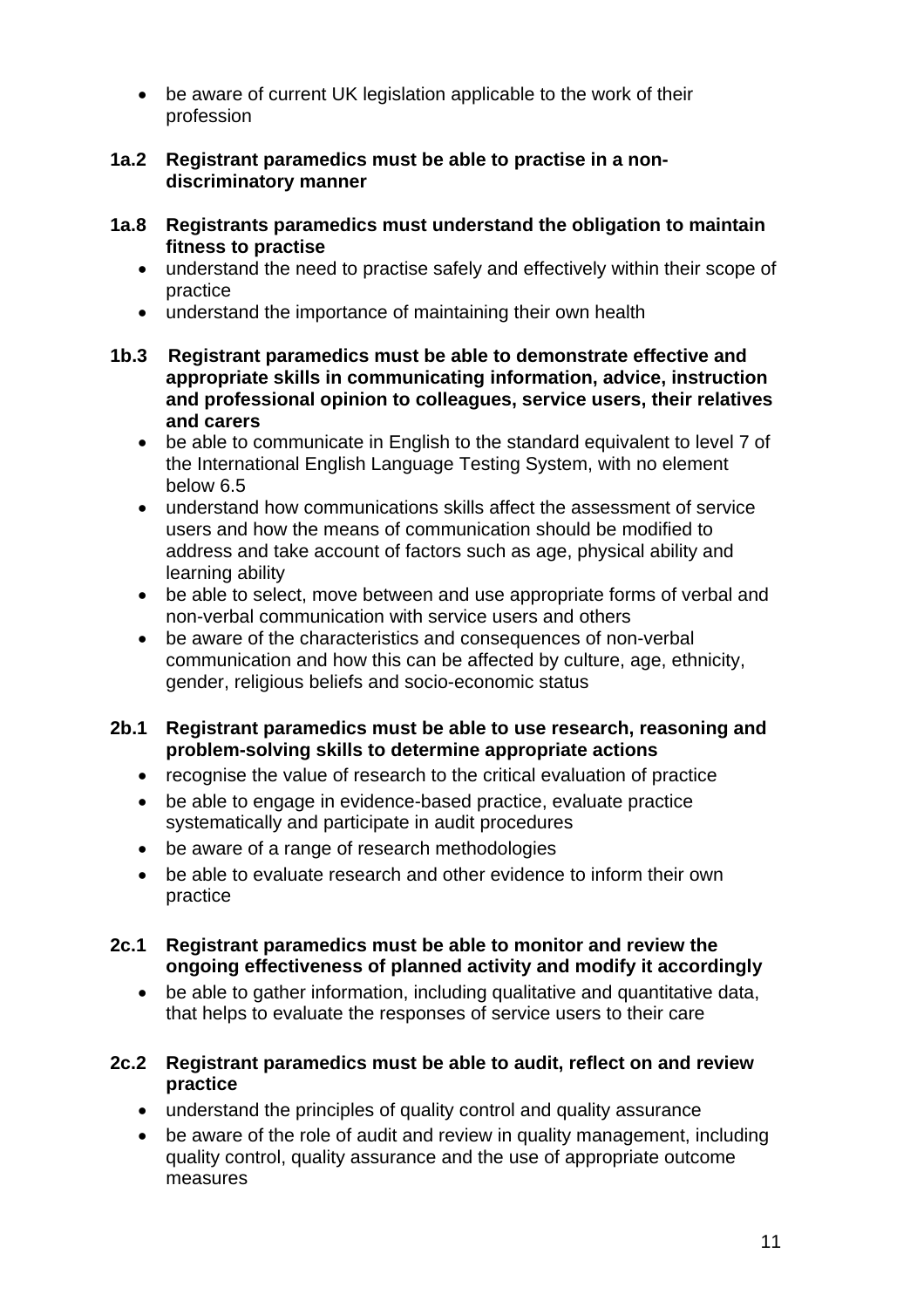- be able to maintain an effective audit trail and work towards continual improvement
- participate in quality assurance programmes, where appropriate
- understand the value of reflection on practice and the need to record the outcome of such reflection
- recognise the value of case conferences and other methods of review
- **3a.1 Registrant paramedics must know the key concepts of the bodies of knowledge which are relevant to their profession-specific practice** 
	- understand the following aspects of physical science:
		- o principles and theories of physics, biomechanics, electronics and ergonomics that can be applied to paramedic practice
		- o the means by which the physical sciences can inform the understanding and analysis of information used to determine a diagnosis
	- understand the following aspects of behavioural science:
		- o psychological and social factors that influence an individual in health and illness
		- o how psychology and sociology can inform an understanding of physical and mental health, illness and health care in the context of paramedic practice and the incorporation of this knowledge into paramedic practice
		- o how aspects of psychology and sociology are fundamental to the role of the paramedic in developing and maintaining effective relationships
	- understand the following aspects of clinical science:
		- o principles of evaluation and research methodologies which enable the integration of theoretical perspectives and research evidence into the design and implementation of effective paramedic practice
		- o the theories supporting problem solving and clinical reasoning
	- understand relevant pharmacology, including pharmacodynamics and pharmacokinetics

**Reason:** From the discussions with the programme team, the students and a review of the documents, the visitors considered that the programme did not clearly link all of the learning outcomes to successful attainment of the standards of proficiency. The visitors were told that 2 new modules, modules J and K, were still in development and therefore the programme was incomplete at the time of the approval visit. Therefore the programme documentation must be updated to clearly articulate where the above standards of proficiency are met in the programme to ensure that those who complete the programme are safe and effective practitioners.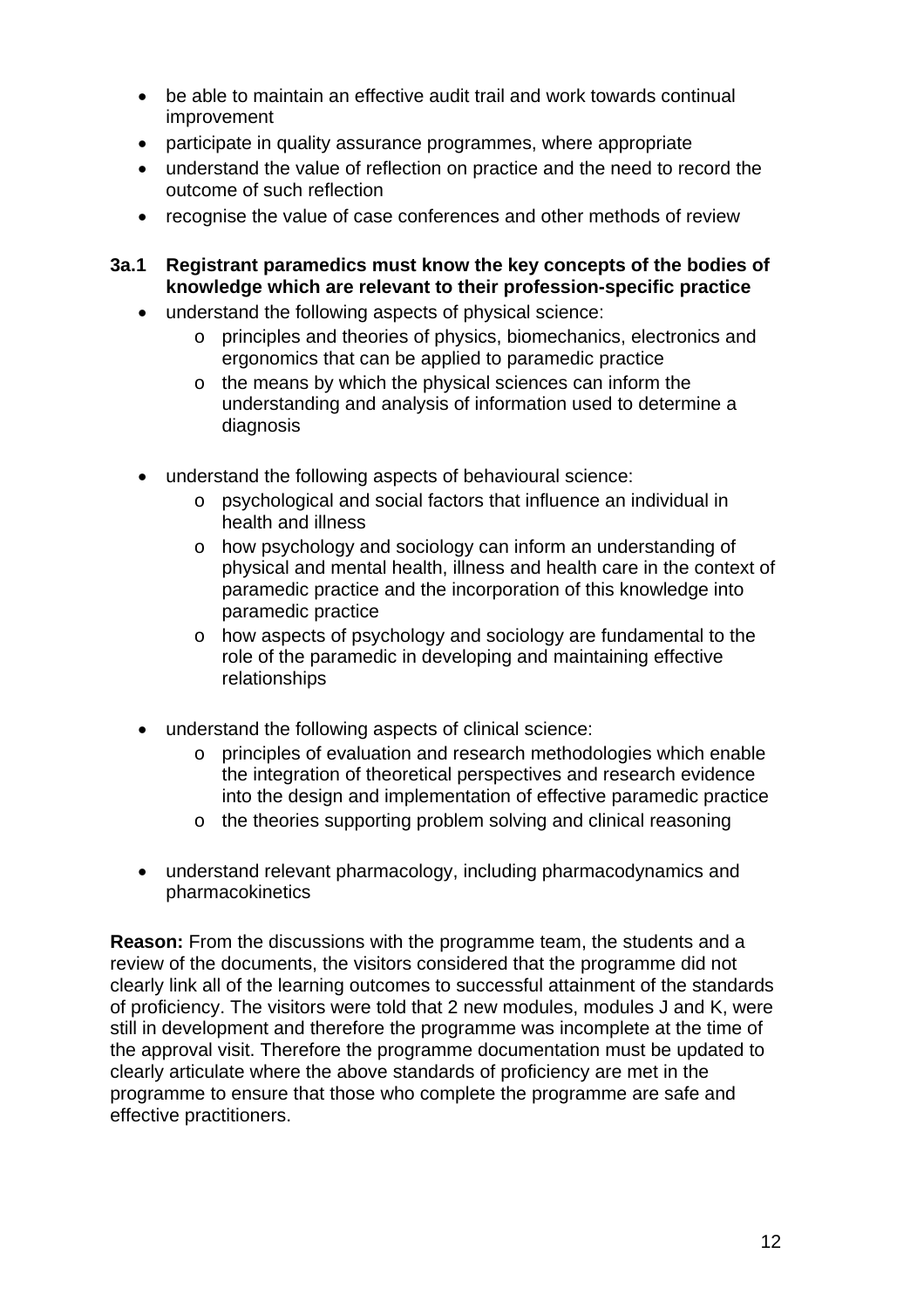# **4.2 The programme must reflect the philosophy, values, skills and knowledge base as articulated in the curriculum guidance for the profession.**

**Condition:** The education provider must provide the module descriptors including, but not limited to, objectives, learning outcomes and assessment methodology of modules J and K.

**Reason:** The documentation submitted for the programme did not evidence how the programme reflected the philosophy, values, skills and knowledge base as articulated in the curriculum guidance for the profession. The visitors were told that 2 new modules, modules J and K, were still in development and therefore the programme was incomplete at the time of the approval visit. Therefore the visitors need to review in the full modules J and K to be assured this standard is being met.

# **4.3 Integration of theory and practice must be central to the curriculum to enable safe and effective practice.**

**Condition:** The education provider must review the programme documentation to include the module descriptors for modules J and K.

**Reason:** From the documentation provided for the programme there was insufficient evidence to show how theory and practice were integrated. The visitors were told that 2 new modules, modules J and K, were still in development and therefore the curriculum was incomplete at the time of the approval visit. For that reason the visitors need to review the module descriptors of modules J and K to have complete information about the curriculum and to be assured this standard is being met.

# **4.4 The curriculum must remain relevant to current practice.**

**Condition:** The education provider must review the programme documentation to demonstrate that the curriculum is relevant to current practice.

**Reason:** From the documentation and discussions with the programme team, the visitors did not see evidence of the processes in place ensuring the programme remains relevant to current practice. The visitors were told that 2 new modules, modules J and K, were still in development and therefore the curriculum was incomplete at the time of the approval visit. The visitors therefore require further evidence, including modules J and K, to ensure that this standard is being met.

# **4.5 The delivery of the programme must assist autonomous and reflective thinking, and evidence-based practice.**

**Condition:** The education provider must clearly articulate how autonomous practice, reflective thinking and evidence-based practice are developed for students within the programme.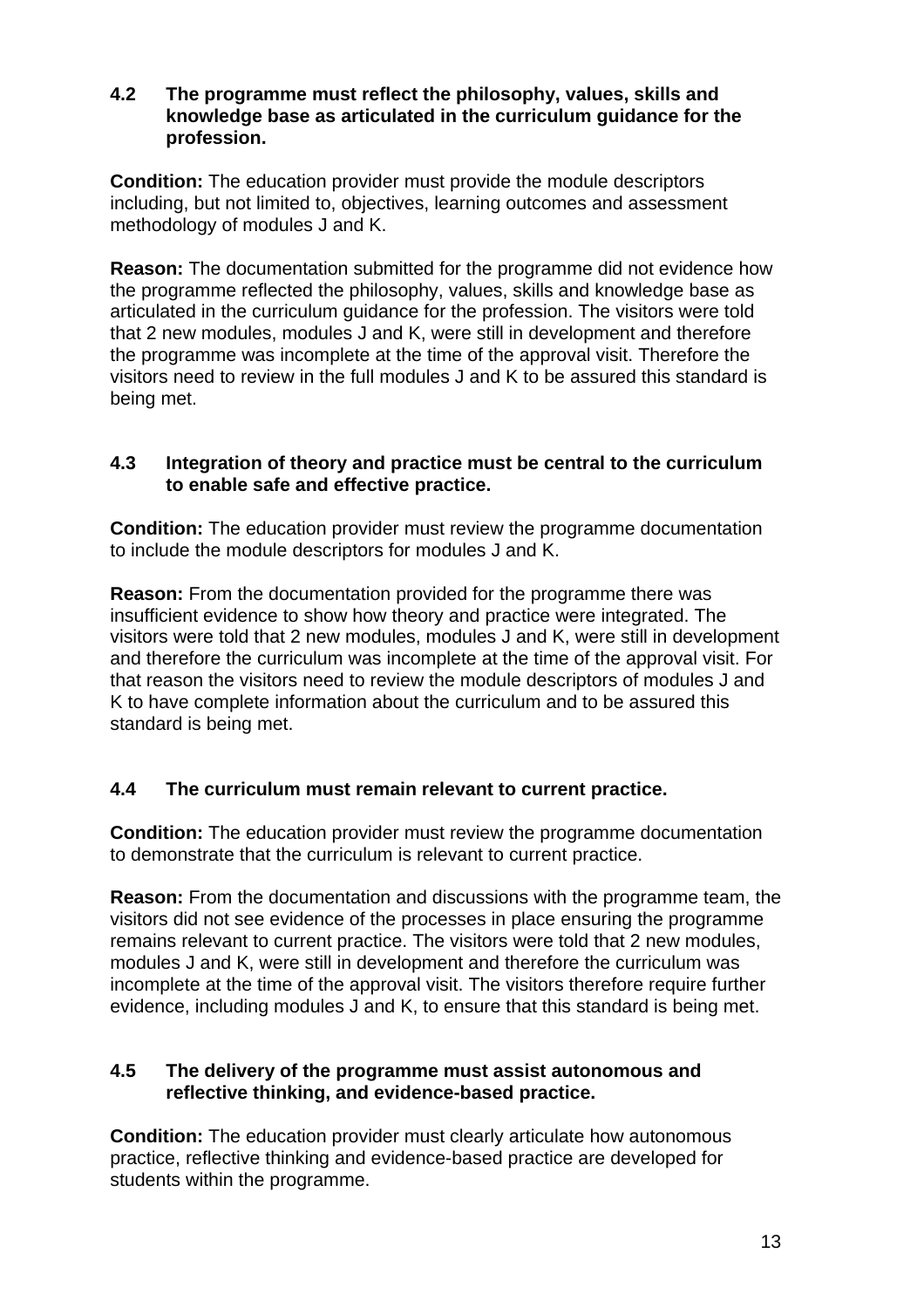**Reason:** From the documentation submitted by the education provider it was not clear how students develop autonomous practice, reflective thinking and evidence based practice within the programme. The visitors were told that 2 new modules, modules J and K, were still in development and therefore the programme was incomplete at the time of the approval visit. The visitors therefore require evidence, including the new modules J and K, of how effective and evidence-based practice assist autonomous and reflective thinking practitioner to be assured that the delivery of the programme meets this standard.

# **4.6 The range of learning and teaching approaches used must be appropriate to the subjects in the curriculum.**

**Condition:** The education provider must review the programme documentation to include the module descriptors of modules J and K.

**Reason:** In the documentation submitted by the education provider and in discussions with the programme team and the senior team, the visitors were told that 2 new modules, modules J and K, were still in development and therefore the curriculum was incomplete at the time of the approval visit. Therefore the visitors need to see evidence of the range of learning and teaching approaches used in particular to deliver modules J and K to be assured that this standard is met.

# **5.2 There must be an adequate number of appropriately qualified and experienced staff at the placement.**

**Condition:** The education provider must provide clarification about the new roles of Clinical Development Officers (CDO).

**Reason:** In the documentation provided and in discussions at the visit with the senior team and the practice placement providers, the new role of CDO as well as the number of CDO positions were not clear. Therefore the visitors wish to see more information about this new role to be assured this standard is being met.

# **5.2 There must be an adequate number of appropriately qualified and experienced staff at the placement.**

**Condition:** The education provider must provide a list of the practice placement educators (at the hospital/clinical settings) and evidence of the process in place ensuring that practice placement educators have relevant qualification and experience.

**Reason:** In the documentation submitted the number of practice placement educators (PPE), their qualifications and experience were not clearly evidenced. Therefore the visitors wish clarification on the number and evidence of the process in place ensuring that PPE or equivalent in the hospital/clinical settings have relevant qualifications and experience in order to be assured that this standard is met.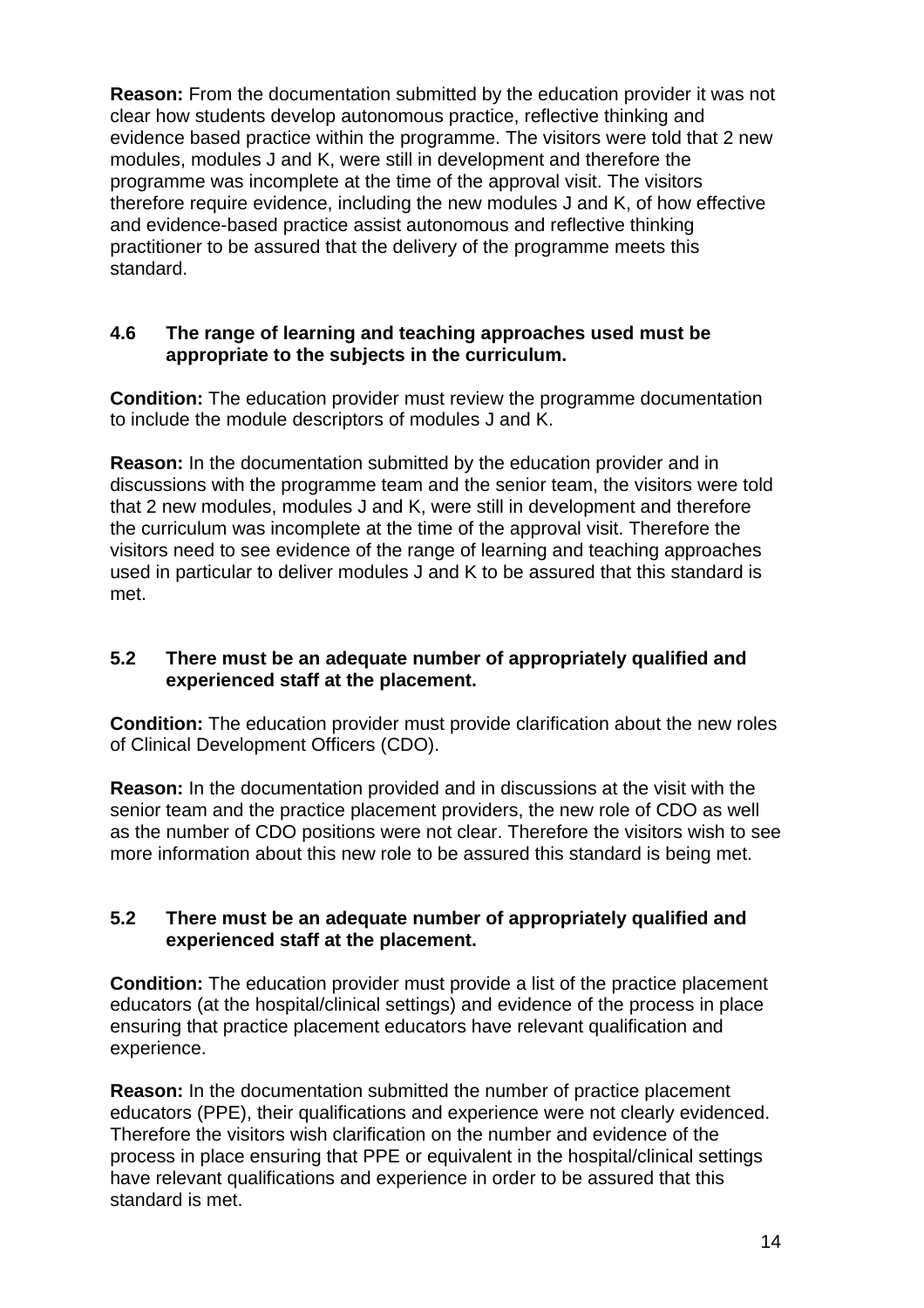# **5.3.1 The practice placement settings must provide a safe environment.**

**Condition:** The programme team must revisit the programme documentation to provide evidence of the audit that placements are subjected to before students commence the practice-based element of the programme.

**Reason:** In the documentation supplied by the programme team, information about placement audits, and therefore how the programme team ensures that placement practice settings offer a safe environment to students, was not provided. The visitors wish to see evidence of the audits that hospital/clinical site placements go through and an example audit for the ambulance station environments in order to ensure that the education provider has mechanisms to assure practice placements provide a safe environment.

#### **5.3.2 The practice placement settings must provide safe and effective practice.**

**Condition:** The programme team must revisit the programme documentation to provide evidence of the audit that placements are subjected to before students commence the practice-based element of the programme.

**Reason:** In the documentation supplied by the programme team, information about placement audits, and therefore how the programme team ensures that placement practice settings provide a safe and effective practice environment for students, was not provided. The visitors wish to see evidence of the audits that hospital/clinical site placements go through and an example audit for the ambulance station environments in order to ensure that the education provider has mechanisms in place to assure safe and effective practice in the practice environment.

#### **5.4 Learning, teaching and supervision must be designed to encourage safe and effective practice, independent learning and professional conduct.**

**Condition:** The education provider must provide a clear ambulance and hospital/clinical placement supervision strategy.

**Reason:** From the documentation supplied by the education provider the visitors could not see evidence of adequate placement supervision. Therefore the visitors wish to see a placement supervision strategy in order to be assured that learning, teaching and supervision is designed to encourage safe and effective practice, independent learning and professional conduct.

# **5.6 The education provider must maintain a thorough and effective system for approving and monitoring all placements.**

**Condition:** The programme team must revisit the programme documentation to provide evidence of a consistent audit process that all placements are subjected to before students commence the practice-based element of the programme.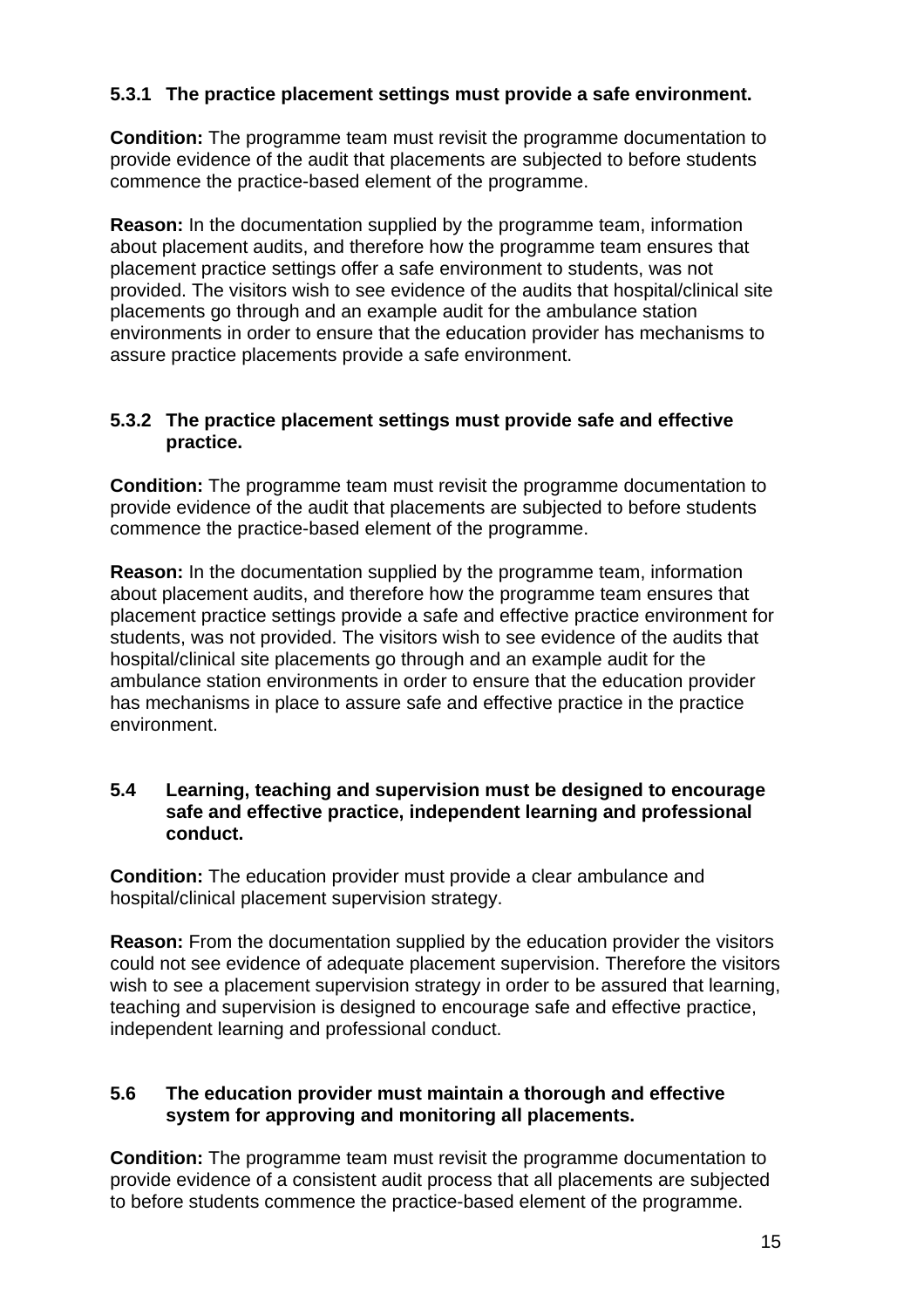**Reason:** In the documentation supplied by the programme team information about placement audits, and therefore how the programme team ensures that placement environments are suitable, it was clear that the system for approving and monitoring all placements was not evidenced. Therefore the visitors wish to see evidence of a consistent audit process that all placements are subjected to before students commence the practice-based element of the programme in order to ensure that this standard is appropriately met.

# **5.7.1 Students and practice placement educators must be fully prepared for placement which will include information about and understanding of the learning outcomes to be achieved.**

**Condition:** The education provider must ensure that the learning outcomes during all of the placements are clearly communicated to practice placement educators in formal documentation.

**Reason:** During the meeting with the practice placement providers, it was clear that information about the learning outcomes to be achieved given by the education provider to this group was not sufficient. Therefore in order for practice placement educators to be fully prepared for placement, the visitors wish that the learning outcomes to be achieved during all of the placements are included in the formal documentation (eg a practice placement handbook).

#### **5.7.4 Students and practice placement educators must be fully prepared for placement which will include information about and understanding of the assessment procedures including the implications of, and any action to be taken in the case of failure.**

**Condition:** The education provider must ensure that practice placement educators are provided with detailed information in formal documentation about the assessment procedures, including the implications of, and any action to be taken in the case of failure.

**Reason:** During the meeting with the practice placement educators, it was clear that the information about the assessment procedures including the implications of, and any action to be taken in the case of failure, given by the education provider to this group was not sufficient. Therefore the visitors considered that formal documentation for practice placement educators, including the assessment procedures and the implications of, and any action to be taken in the case of failure, must be produced (eg a practice placement handbook).

# **5.7.5 Students and practice placement educators must be fully prepared for placement which will include information about and understanding of communication and lines of responsibility.**

**Condition:** The education provider must ensure practice placement educators at all of the ambulance and hospital/clinical placements are provided with detailed information in formal documentation about communication and lines of responsibility in placement.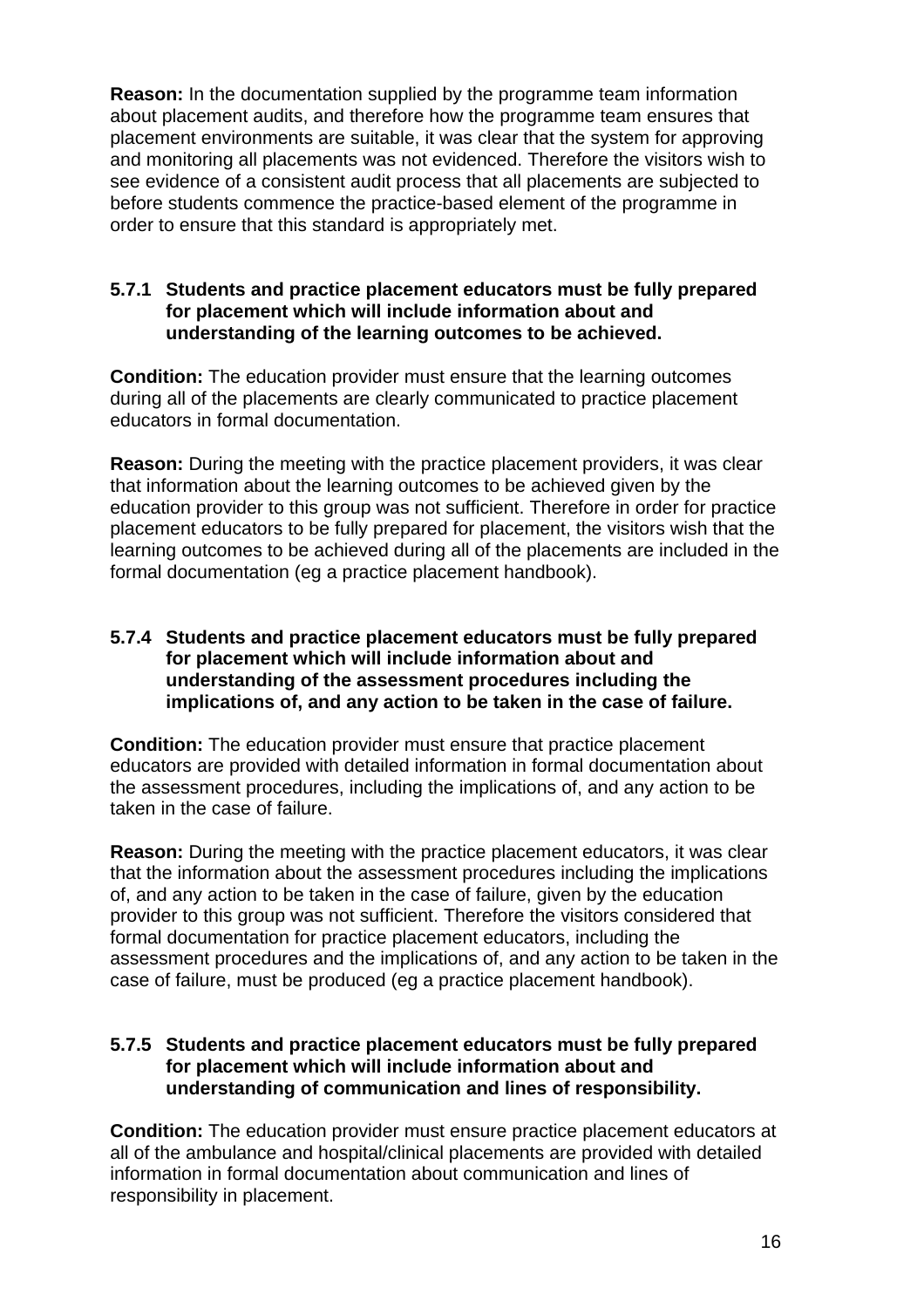**Reason:** During the meeting with the practice placement educators, it was clear that the information about communication and lines of responsibility given by the education provider to these groups was not sufficient. Therefore the visitors wish information about communication and lines of responsibility to be included in formal documentation for practice placement educators at all of the ambulance and hospital/clinical placements (eg a practice placement handbook).

# **5.8.1 Unless other arrangements are agreed, practice placement educators must have relevant qualifications and experience.**

**Condition:** The education provider must provide a list of all of the various practice placement educators and evidence of the process in place ensuring that practice placement educators have relevant qualifications and experience.

**Reason:** In the documentation submitted by the education provider, there was no evidence of the qualifications and experience of the practice placements educators. Therefore the visitors wish the education provider to provide a list of all of the various practice placement educators with the subjects they teach to students as well as explicit information on the qualifications and the experience required by the education provider to be a practice placement educator in order to be assured that this group of people have relevant qualifications and experience.

# **5.8.2 Unless other arrangements are agreed, practice placement educators must be appropriately registered.**

**Condition:** The education provider must provide evidence that all practice placement educators are appropriately registered.

**Reason:** In the documentation submitted, there was no evidence that all practice placement educators were appropriately registered. Therefore the visitors considered that evidence must be provided to demonstrate that this standard is met.

# **5.8.3 Unless other arrangements are agreed, practice placement educators must undertake appropriate practice placement educator training.**

**Condition:** The education provider must provide evidence of a process in place for initial and refresher practice placement educator training.

**Reason:** From the documentation and in discussion the practice placement educators, it was not clear whether a formal process for practice placement educator training and refreshers was in place. Therefore, the visitors considered that evidence of a process ensuring that practice placement educators gain the appropriate knowledge, skills and experience to fulfil their role must be provided.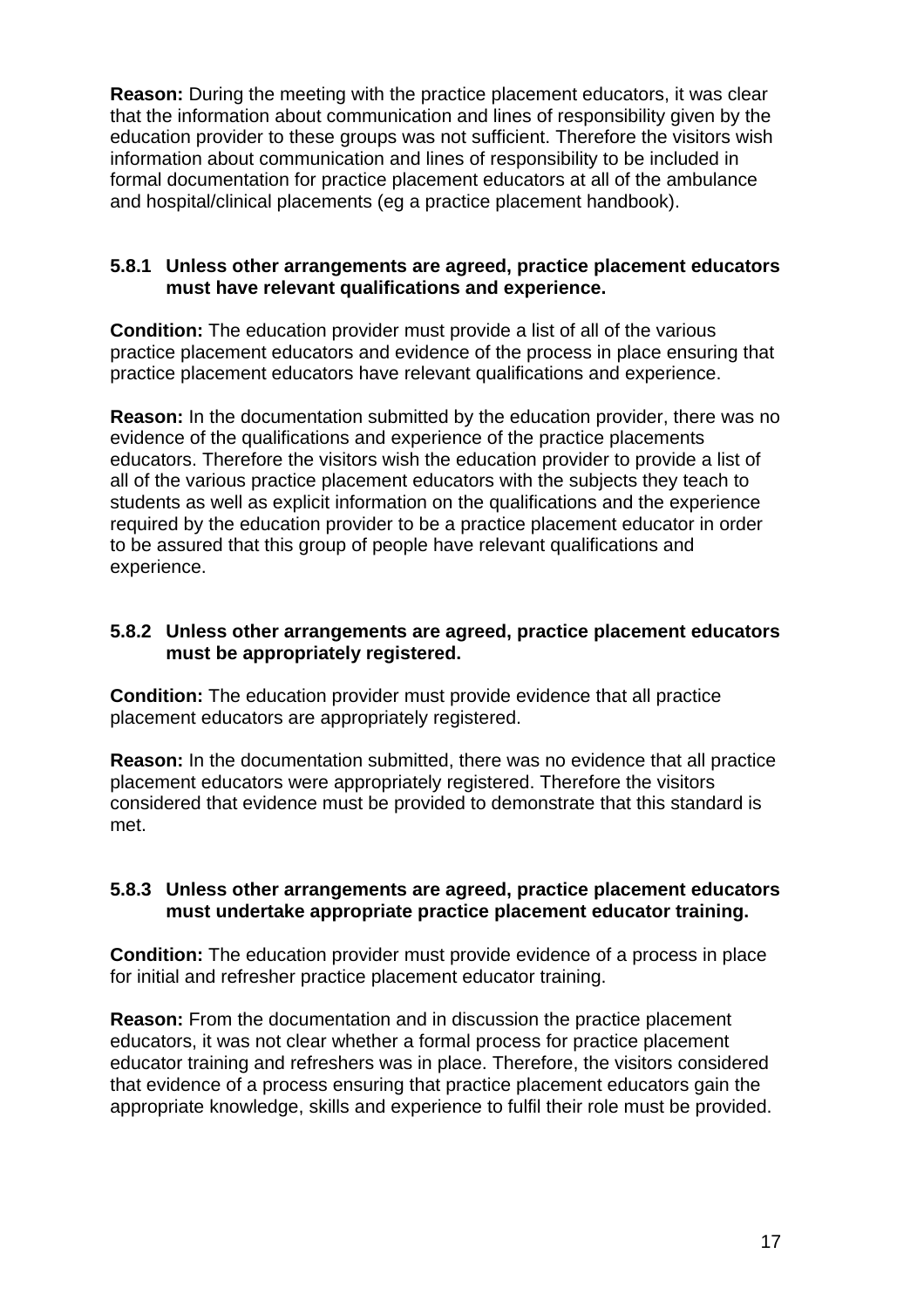# **5.9 There must be collaboration between the education provider and practice placement providers.**

**Condition:** The education provider must provide evidence of the collaboration that occurs between the education provider(s) and the various practice placement providers.

**Reason:** From the documentation submitted by the education provider and discussions with the programme team and placement providers, there was no evidence to show that formal collaboration between the various parties occurred. Therefore the visitors require further information (such as recent minutes of meetings between the various parties, minutes of committees or evidence of channel of communication) demonstrating that this standard is met.

# **5.11 Practice placement providers must ensure necessary information is available at the appropriate time for both the education provider and students.**

**Condition:** The education provider must provide evidence of a practice placement co-ordination policy.

**Reason:** From the documentation submitted and in discussion with the practice placement providers, it was not clear how the practice placement providers ensure that necessary information is available at the appropriate time for both the education provider and students. Therefore the visitors wish the education provider to put a practice placement co-ordination policy in place ensuring that students and the education provider receive the information they need from the various placement providers at the appropriate time.

# **5.13 The placement providers must have an equal opportunities and antidiscriminatory policy in relation to students, together with an indication of how this will be implemented and monitored.**

**Condition:** The education provider must provide evidence that there is a process in place to audit the placement providers in order to make sure that there is an equal opportunities and anti-discriminatory policy in place in relation to students.

**Reason:** While it was felt that placements providers have an equal opportunities and anti-discriminatory policy in place, the visitors did not see any evidence that the education provider has a process in place to audit the placements providers to be assured that there is an equal opportunities and anti-discriminatory policy at placements. Therefore the visitors considered that the education provider must provide evidence that there is a process in place to audit the placement providers.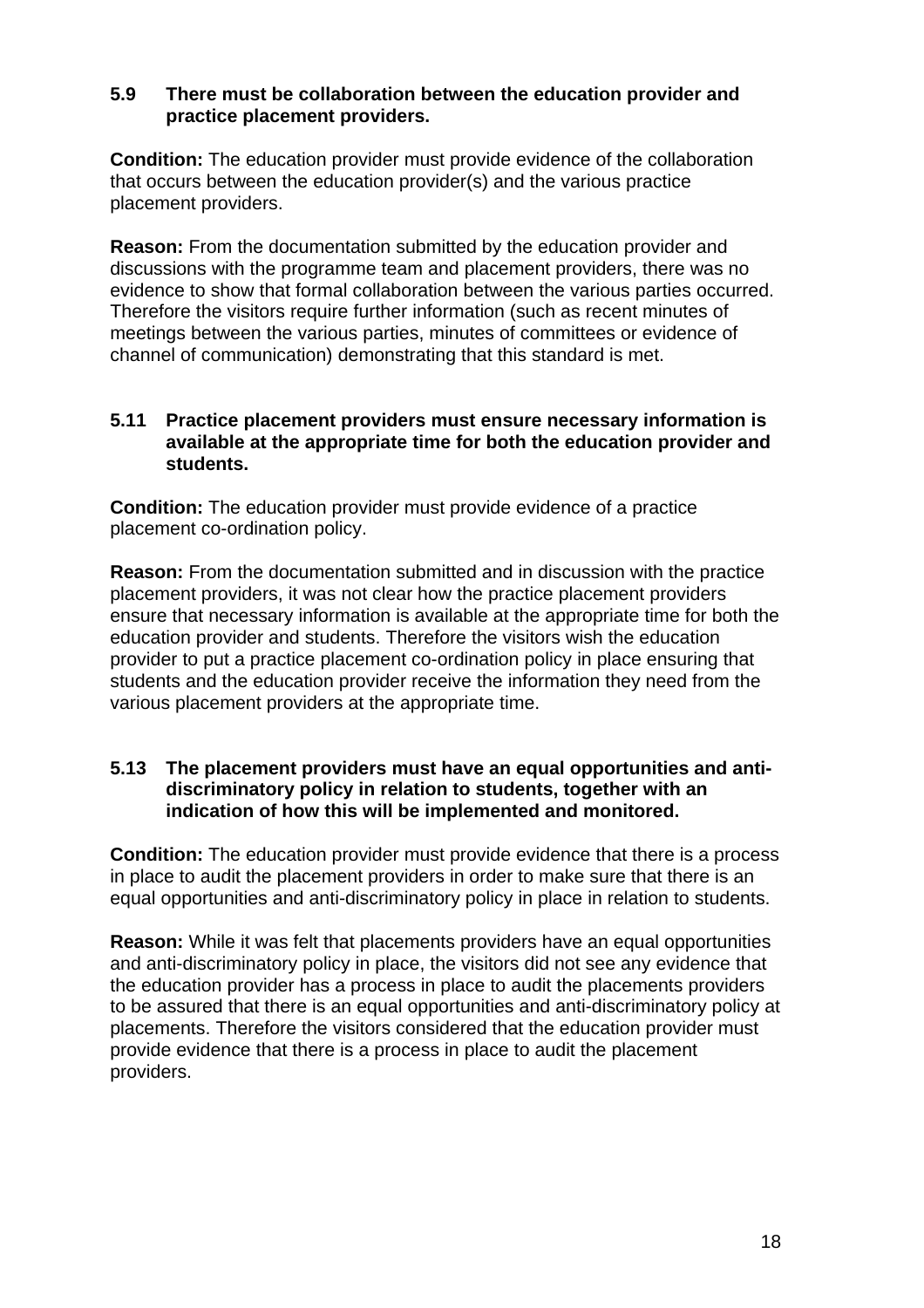# **6.1 The assessment design and procedures must assure that the student can demonstrate fitness to practice.**

**Condition:** The education provider must review the programme documentation to include the module descriptors of modules J and K.

**Reason:** From the documentation submitted prior to the visit and in discussions with the programme and senior teams, it was clear that the 2 new modules, modules J and K, were still in development and therefore the programme was incomplete at the time of the approval visit. Therefore the visitors wish that evidence demonstrating how the assessment design and procedures assure that the student can demonstrate fitness to practice must be provided for the whole programme, including modules J and K.

# **6.2 Assessment methods must be employed that measure the learning outcomes and skills that are required to practise safely and effectively.**

**Condition:** The education provider must review the programme documentation to include the module descriptors of modules J and K.

**Reason:** From the documentation submitted prior to the visit and in discussion with the programme and senior teams, it was clear that the 2 new modules, modules J and K, were still in development and therefore the programme was incomplete at the time of the approval visit. Therefore the visitors need to see evidence for the whole programme of the assessment methods employed and how the methods are in line with the learning outcomes of each module, including modules J and K. The visitors must to be assured that, whatever method of assessment applies, it leads to safe and effective practice.

# **6.3 All assessments must provide a rigorous and effective process by which compliance with external reference frameworks can be measured.**

**Condition:** The education provider must review the programme documentation to include the module descriptors of modules J and K.

**Reason:** From the documentation submitted prior to the visit and in discussions with the programme and senior teams, it was clear that the 2 new modules, modules J and K, were still in development and therefore the programme was incomplete at the time of the approval visit. Therefore the visitors need to see evidence for the whole programme, including modules J and K, that the assessment methods are thorough and effective and that any relevant external reference frameworks like the mapping document against the College of Paramedics (British Paramedic Association) curriculum guidance (2008) and competence framework must be updated to reflect the whole programme, including modules J and K.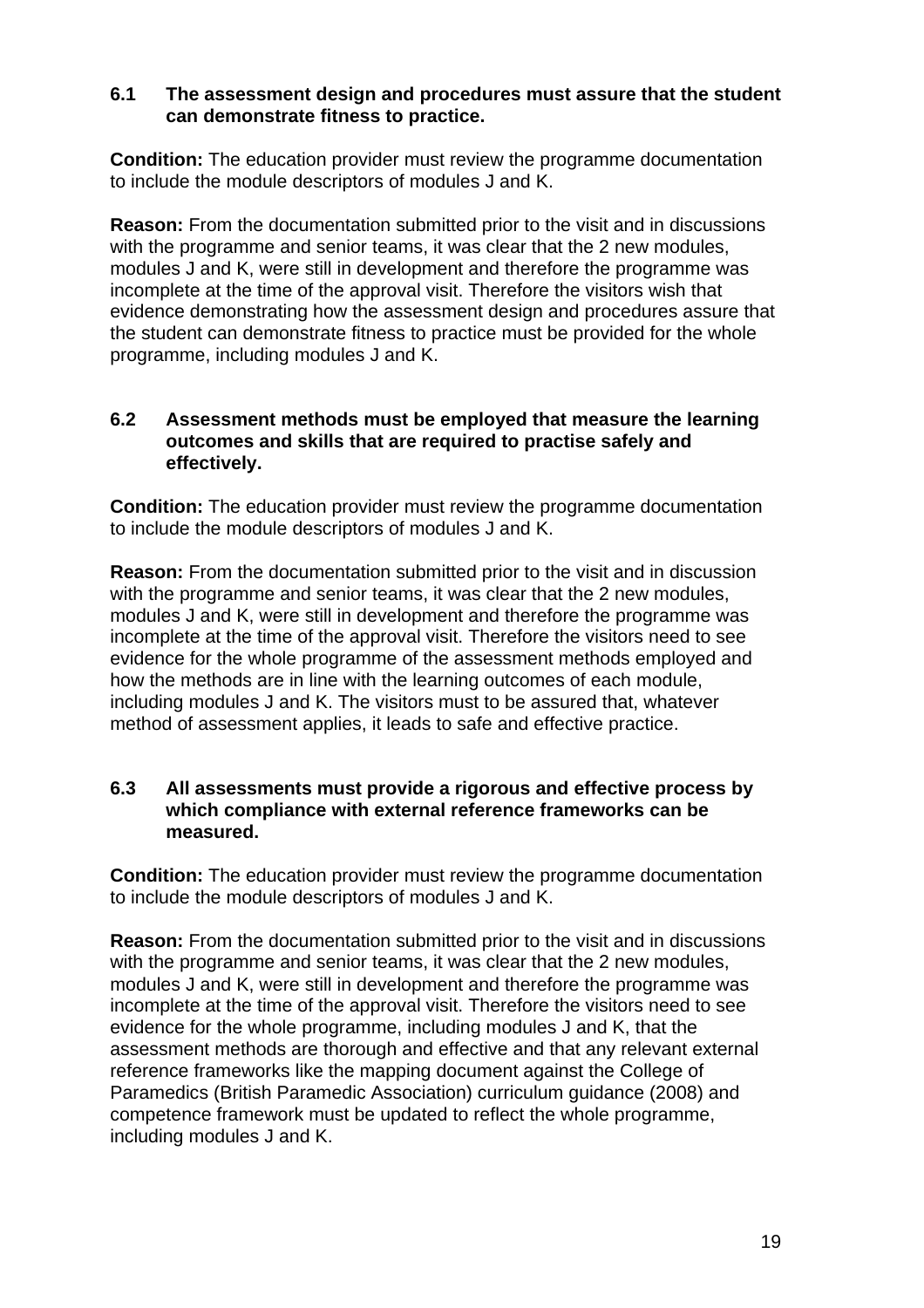# **6.4 The measurement of student performance and progression must be an integral part of the wider process of monitoring and evaluation, and use objective criteria.**

**Condition:** The education provider must review the programme documentation to include the module descriptors of modules J and K.

**Reason:** From the documentation submitted prior to the visit and in discussions with the programme and senior teams, it was clear that the 2 new modules, modules J and K, were still in development and therefore the programme was incomplete at the time of the approval visit. Therefore, in order to be assured that this standard is being met, the visitors wish to review information for the whole programme, including modules J and K, which must demonstrate how student performance is monitored and show that objective criteria are in place to assess students' performance and progression.

# **6.5 There must be effective mechanisms in place to assure appropriate standards in the assessment.**

**Condition:** The education provider must review the programme documentation to include the module descriptors of modules J and K.

**Reason:: From the documentation submitted prior to the visit and in discussions** with the programme and senior teams, it was clear that the 2 new modules, modules J and K, were still in development and therefore the programme was incomplete at the time of the approval visit. Therefore the visitors wish to see evidence for the whole programme, including modules J and K, that there are effective mechanisms in place to assure appropriate standards in the assessment in order to be assured this standard is being met.

# **6.6 Professional aspects of practice must be integral to the assessment procedures in both the education setting and practice placement.**

**Condition:** The education provider must review the programme documentation to include the module descriptors of modules J and K.

**Reason:** From the documentation submitted prior to the visit and in discussions with the programme and senior teams, it was clear that the 2 new modules, modules J and K, were still in development and therefore the programme was incomplete at the time of the approval visit. Therefore the visitors need to see evidence that the education provider clearly articulates for the whole programme, including module J and K, how professional aspects of practice are assessed in the programme.

# **6.7.1 Assessment regulations must clearly specify requirements for student progression and achievement within the programme.**

**Condition:** The education provider must review the programme documentation to include the module descriptors of modules J and K.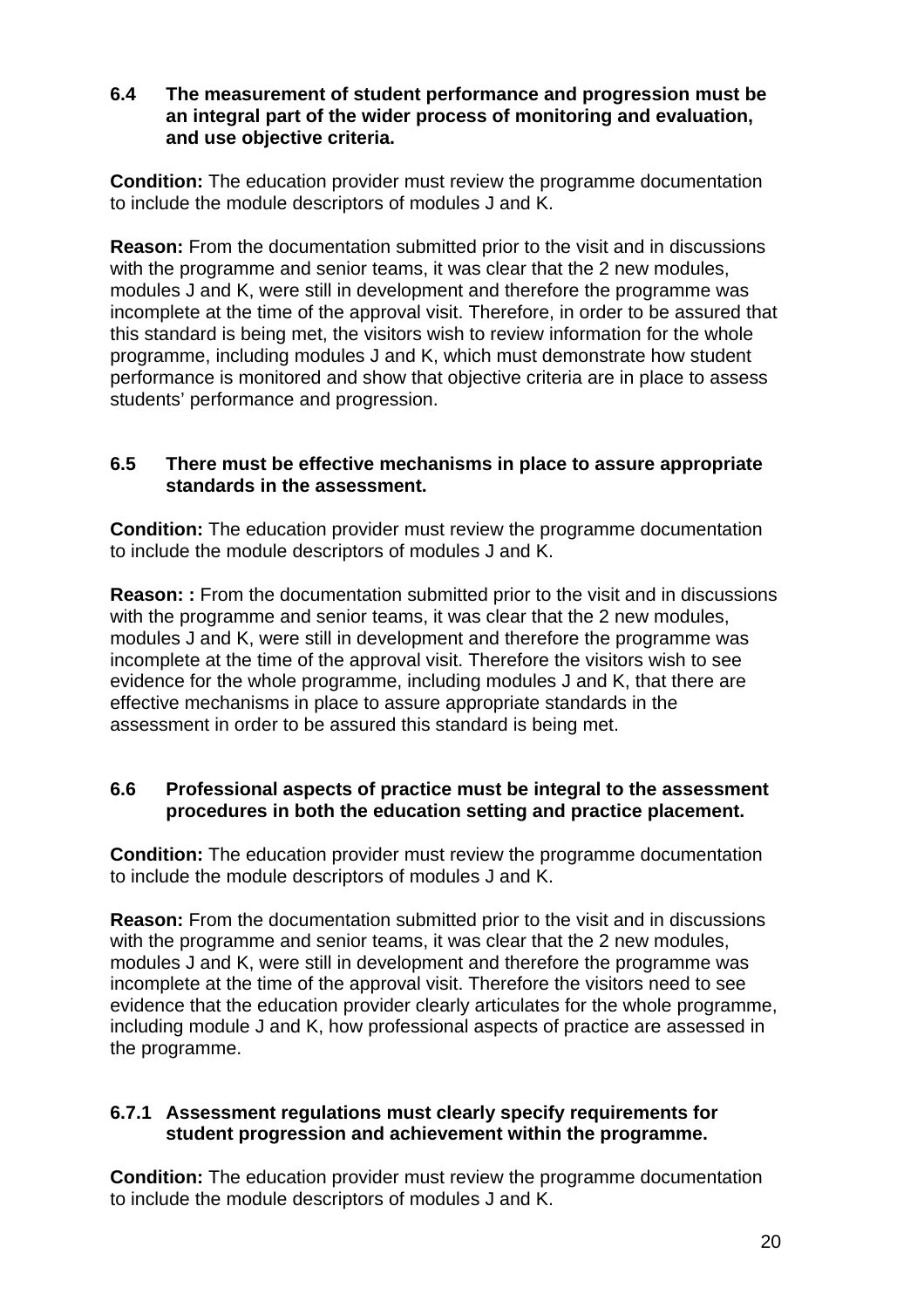**Reason:** From the documentation submitted prior to the visit and in discussions with the programme and senior teams, it was clear that the 2 new modules, modules J and K, were still in development and therefore the programme was incomplete at the time of the approval visit. Therefore the visitors wish to see evidence that assessment regulations for the whole programme, including modules J and K, clearly specify requirements for student progression and achievement within the programme.

# **6.7.4 Assessment regulations must clearly specify requirements for a procedure for the right of appeal for students.**

**Condition:** The education provider must include the procedure for the right of appeal for students in the programme documentation.

**Reason:** From the documentation submitted prior to the visit and in discussions with the programme and senior teams, it was clear that the 2 new modules, modules J and K, were still in development and therefore the programme was incomplete at the time of the approval visit. Therefore the visitors wish the procedure for the right of appeal for student for the whole programme to be included in the programme documentation in order to be assured this standard is being met.

# **6.7.5 Assessment regulations must clearly specify requirements for the appointment of at least one external examiner from the relevant part of the HPC Register unless other arrangements are agreed.**

**Condition:** The programme team must provide evidence that an external examiner has been appointed to assess the programme. In order to meet this standard the external examiner must be from the relevant part of the Register unless alternative arrangements are made with the HPC. The programme documentation must be revisited to state this policy requirement.

**Reason:** In discussions with the programme team it was apparent that there was no external examiner for the programme. The visitors recognise that the validating/awarding body visits the education provider every year to assess the programme against their rules and regulations. However, the visitors considered that this was not the equivalent of an external examiner's review. Therefore the programme team must appoint an appropriately experienced and qualified external examiner and clearly state in the documentation that this standard is being followed on the programme.